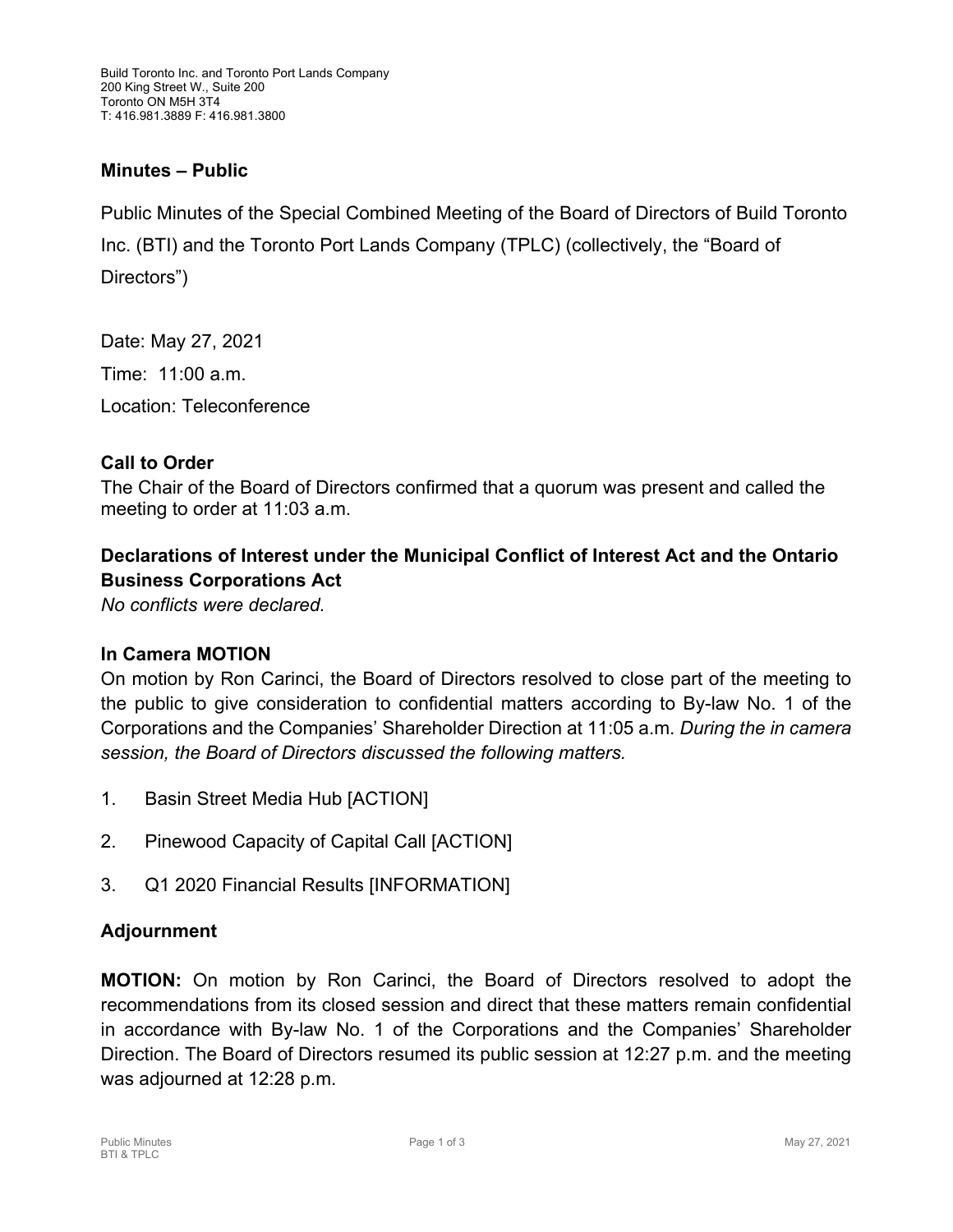## **Attendance:**

|                       | 11:03 $a.m.$ to<br>$11:05$ a.m. | 11:05 a.m. to 12:27<br>p.m. | 12:27 p.m. to<br>12:28 p.m. |
|-----------------------|---------------------------------|-----------------------------|-----------------------------|
|                       | <b>Public Session</b>           | In-Camera Session           | <b>Public Session</b>       |
| Ron Carinci, Chair    | $\checkmark$                    | ✓                           |                             |
| Ana Bailão            | X                               | X                           | X                           |
| Marni Dicker          | $\checkmark$                    | $\checkmark$                |                             |
| Paula Fletcher        | $\checkmark$                    | $\checkmark$                | $\checkmark$                |
| <b>Dennis Fotinos</b> | X                               | X                           | X                           |
| Sandra Levy           | ✓                               | $\checkmark$                | $\checkmark$                |
| <b>Allison Mendes</b> | ✓                               | ✓                           | $\checkmark$                |
| Marcie Zajdeman       | X                               | X                           | X                           |

- $\checkmark$  Members were present for some or all of the time indicated.
- x Members not present for some or all of the time indicated

### **Also Present** (at the invitation of the Board):

Brendan Nolan, Corporate Management & Policy Consultant, City of Toronto Courtney Glen, Deputy Chief of Staff, City of Toronto Don Logie, Senior Vice President, Development, CreateTO Greg Dadd, Principal, Procurement and Fairness Advisory Services Industry & Public Sector Group, Optimus sbr Josie Scioli, Deputy City Manager, Corporate Services, City of Toronto Justin Kong, Legal Counsel, CreateTO Ho Lu, Director, Major Projects, CreateTO Jaspreet Hansra-Kulasingam, Chief Financial Officer, CreateTO Mary Ormond, Chief Legal Counsel and Corporate Secretary, CreateTO Mike Whelan, Senior Vice-President Development, CreateTO Nick Simos, Vice President, Portfolio Execution, CreateTO Nik Chatterjee, Director, Property Management, CreateTO Steven Trumper, Interim, Chief Executive Officer, CreateTO Susan O'Neill, Director, Communications and Marketing, CreateTO Vic Gupta, Senior Vice President, Strategic Development, CreateTO